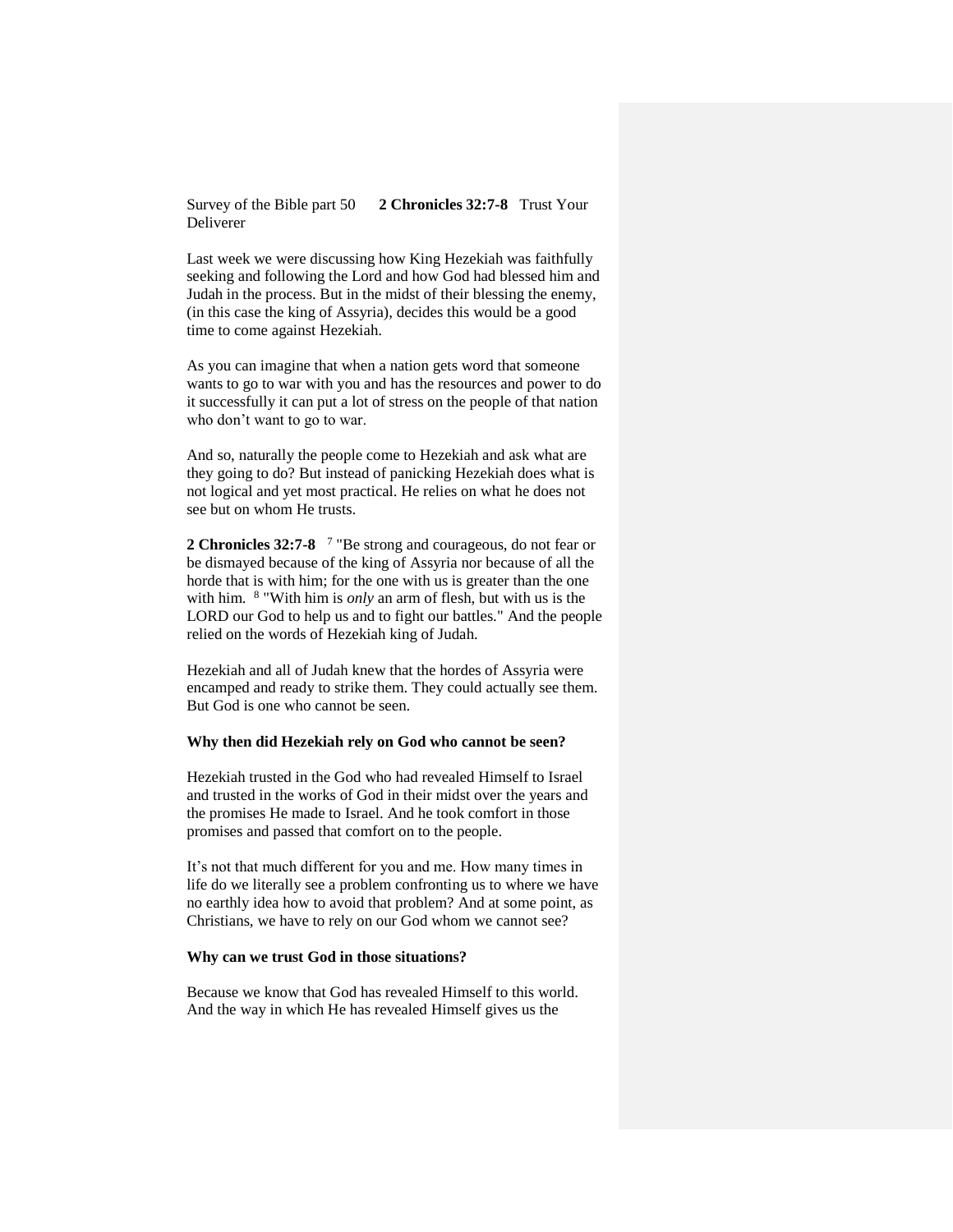confidence that God does exist, He does love His people, He has every intention of being with us all throughout our lives and that He has every intention of bringing us home to Himself one day.

### **Why do we believe that when we've never seen this God in whom we trust?**

We have seen this God. We see Him through the universe He's made. We see Him through the prophets who have spoken on His behalf and we've seen Him through His Son Jesus Christ.

The physical universe screams of a Creator.

**Romans 1:20** <sup>20</sup> For since the creation of the world His invisible attributes, *His eternal power and divine nature, have been clearly seen,* being understood *through what has been made*, so that they are without excuse.

But we also have eye witnesses to God's power and message to the world who have written down what they have experienced and have heard from God.

Numbers 12:6-8 <sup>6</sup> He said, "Hear now My words: If there is a prophet among you, I, the LORD, shall make Myself known to him in a vision. I shall speak with him in a dream.  $7$  "Not so, with My servant Moses, He is faithful in all My household;  $8$  With him I speak mouth to mouth, Even openly, and not in dark sayings, And he beholds the form of the LORD. Why then were you not afraid To speak against My servant, against Moses?"

And so, we have the physical universe as proof that God exists. We have they witnesses in the O.T. that this Creator God has revealed Himself to man. But in these last days God has spoken to us in a most dramatic way.

**Hebrews 1:1-3** NAU God, after He spoke long ago to the fathers in the prophets in many portions and in many ways,  $2$  in these last days has spoken to us in His Son, whom He appointed heir of all things, through whom also He made the world. <sup>3</sup> And He is the radiance of His glory and the exact representation of His nature, and upholds all things by the word of His power. When He had made purification of sins, He sat down at the right hand of the Majesty on high,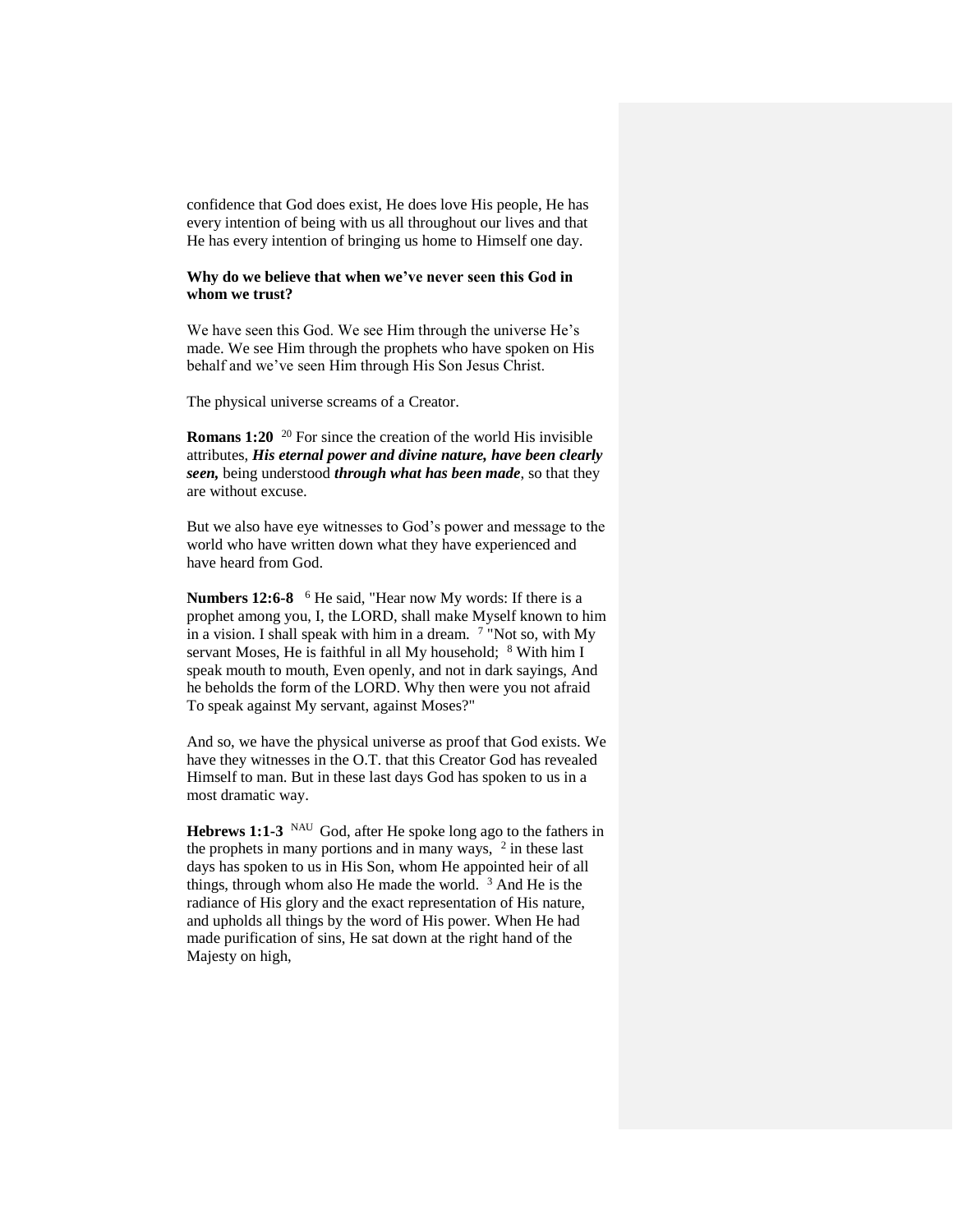Jesus Christ has made known the Father whom we have not seen by showing us the Father through the incarnate Son of God. This is why Jesus could say, if you've seen me you've seen the Father.

This doesn't mean that Jesus became the Father or that the Father became the Son. It simply means that the Son, who is God, came into this world by taking on flesh so that we can see the very nature of the Father who is God.

One God, three persons, with the second person, the Son, revealing the Creator in a most unique way.

But back to Hebrews. Notice the word that the writer of Hebrews uses to describe the days in which Jesus Christ came into this world. It's two words: last days. The Greek word for last is *eschatos*.

# **What English word derives its meaning from this Greek word eschatos?**

Eschatology. The study of the last days. We have a tendency to limit our study of the last days to the future. The truth of the matter is that unless we study the last days in light of the days of Christ's first coming we will miss some very important truths.

The last days began with Christ's incarnation and earthly ministry along with His crucifixion for the sins of His people and physical resurrection from the grave.

In God's timetable those are the beginning of the last days. And so, when the apostles wrote to the churches of their day it was understood that they were living in the last days. And Peter acknowledges this on the day of Pentecost.

**Acts 2:16-18** <sup>16</sup> but this is what was spoken of through the prophet Joel: <sup>17</sup> 'AND IT SHALL BE *IN THE LAST DAYS*,' God says, 'THAT I WILL POUR FORTH OF MY SPIRIT ON ALL <sup>1</sup>MANKIND; AND YOUR SONS AND YOUR DAUGHTERS SHALL PROPHESY, AND YOUR YOUNG MEN SHALL SEE VISIONS, AND YOUR OLD MEN SHALL DREAM DREAMS; <sup>18</sup> EVEN ON MY BONDSLAVES, BOTH MEN AND WOMEN, I WILL IN THOSE DAYS POUR FORTH OF MY SPIRIT And they shall prophesy.

And yet, here we are some 2,000 years later and we're still in the last days. One might ask the question, how long does this go on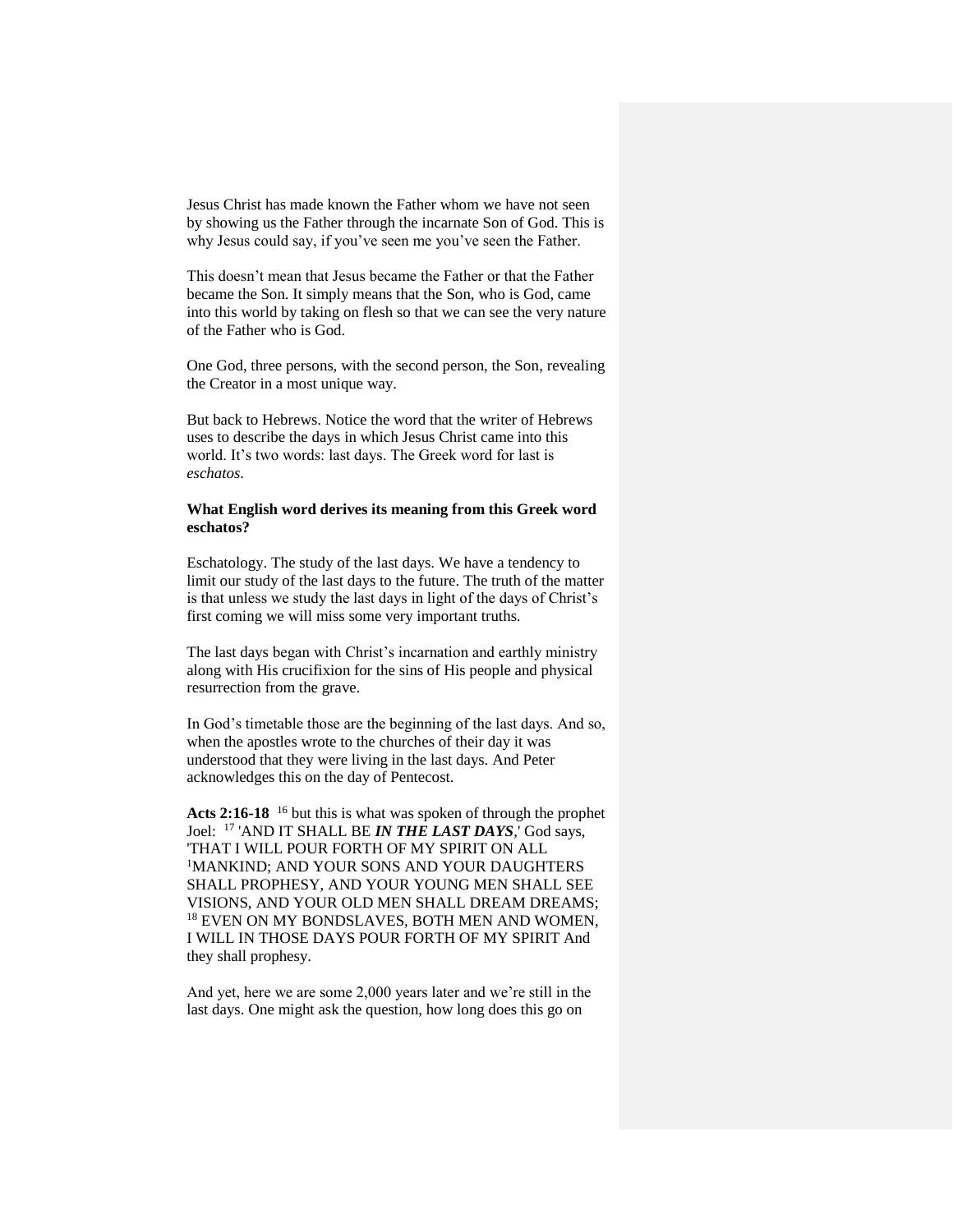until we come to the last day? Well, this was a question that even the apostles dealt with.

**2 Peter 3:3-6** <sup>3</sup> Know this first of all, that in the last days mockers will come with *their* mocking, following after their own lusts, <sup>4</sup> and saying, "Where is the promise of His coming? For *ever* since the fathers fell asleep, all continues just as it was from the beginning of creation."  $5$  For when they maintain this, it escapes their notice that by the word of God *the* heavens existed long ago and *the* earth was formed out of water and by water, <sup>6</sup> through which the world at that time was destroyed, being flooded with water.

## **What is Peter saying about the coming of the Lord in judgment on the last day?**

He is saying that just because God's ultimate judgment has not manifested itself yet does not mean it won't eventually come about. And if there is any doubt that the last day of His judgment will come, just go back in history and see His judgment on the world through the flood.

There is a future last day of judgment and God assures us that it will come as a thief in the night.

**1 Thessalonians 4:13-18** <sup>13</sup> But we do not want you to be uninformed, brethren, about those who are asleep, so that you will not grieve as do the rest who have no hope. <sup>14</sup> For if we believe that Jesus died and rose again, even so God will bring with Him that  $\frac{1}{2}$  and  $\frac{1}{2}$  and  $\frac{1}{2}$   $\frac{1}{2}$   $\frac{1}{2}$  for  $\frac{1}{2}$  For this we say to you by the word of the Lord, that we who are alive and remain until the coming of the Lord, will not precede those who have fallen asleep. <sup>16</sup> For the Lord Himself will descend from heaven with a shout, with the voice of *the* archangel and with the trumpet of God, and the dead in Christ will rise first. <sup>17</sup> Then we who are alive and remain will be caught up together with them in the clouds to meet the Lord in the air, and so we shall always be with the Lord. <sup>18</sup> Therefore comfort one another with these words.

### **What do we normally call this event?**

The rapture. A word by the way that is not found in the Greek N.T., but a Latin word describing the catching away of God's people.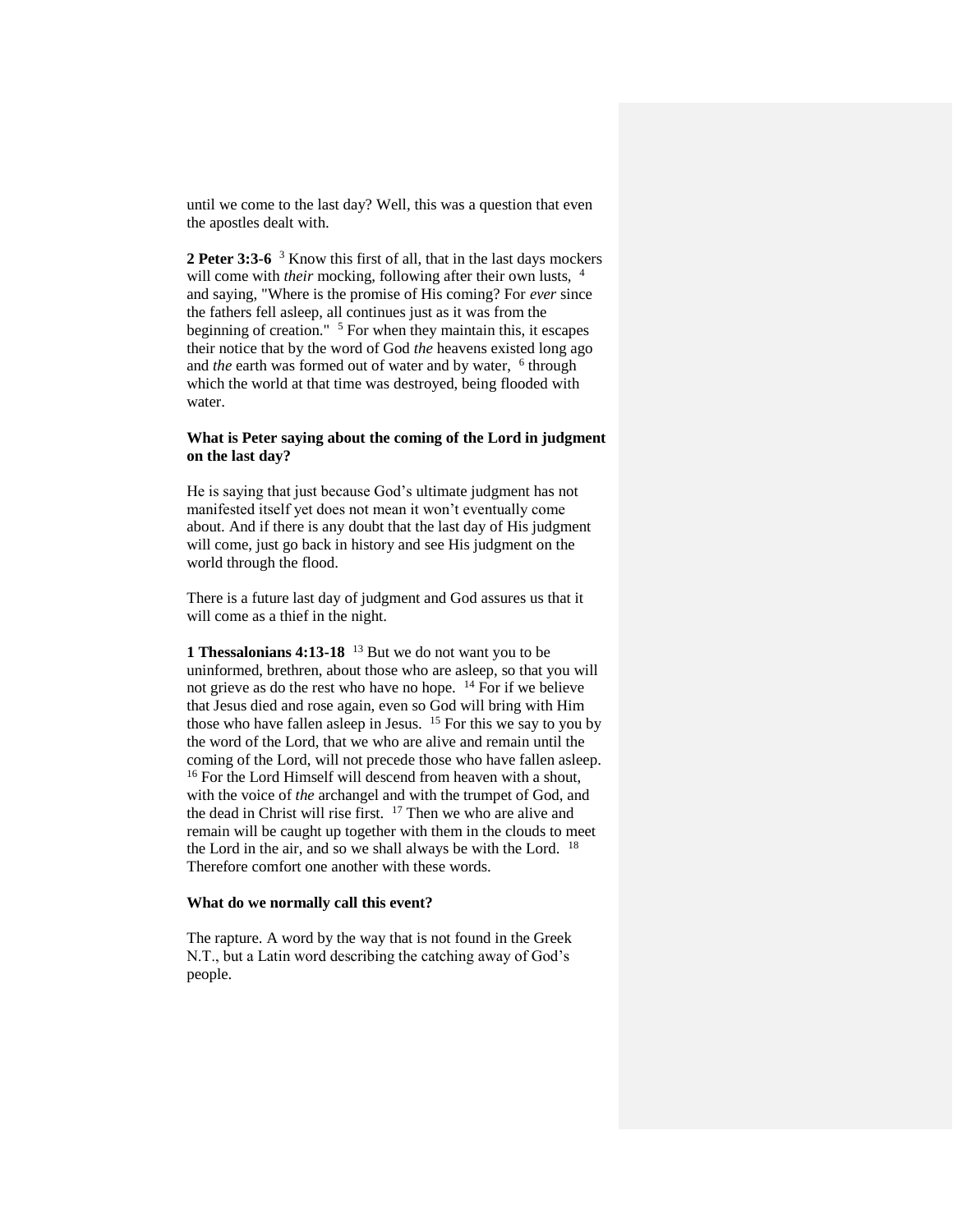But notice when this catching away of God's people takes place and the context in which it happens.

The context is the coming of the Lord.

**1 Thessalonians 4:15** <sup>15</sup> For this we say to you by the word of the Lord, that we who are alive and remain until the coming of the Lord, will not precede those who have fallen asleep.

What is the coming of the Lord? Well, Paul makes it pretty clear when writing to the Thessalonians. Notice the context.

<sup>16</sup> For the Lord Himself will descend from heaven with a shout, with the voice of *the* archangel and with the trumpet of God, and the dead in Christ will rise first.

### **What is this describing?**

The resurrection, the rapture.

**1 Corinthians 15:51-52** <sup>51</sup> Behold, I tell you a mystery; we will not all sleep, but we will all be changed,  $52$  in a moment, in the twinkling of an eye, at the last trumpet; for the trumpet will sound, and the dead will be raised imperishable, and we will be changed.

This is the rapture, the resurrection, but it's also at the last trumpet of God.

### **Well, what is the last trumpet?**

Well, the disciples of Jesus Christ were interested in this as well when they asked this question.

**Matthew 24:3** <sup>3</sup> As He was sitting on the Mount of Olives, the disciples came to Him privately, saying, "Tell us, when will these things happen, and what *will be* the sign of Your coming, and of the end of the age?"

And of course Jesus spoke of coming wars and rumors of wars, false prophets, great tribulation, and of course the abomination of desolation which is the great apostasy of the church.

But in regards to the end of the age, which is the last day of judgment, Jesus says this.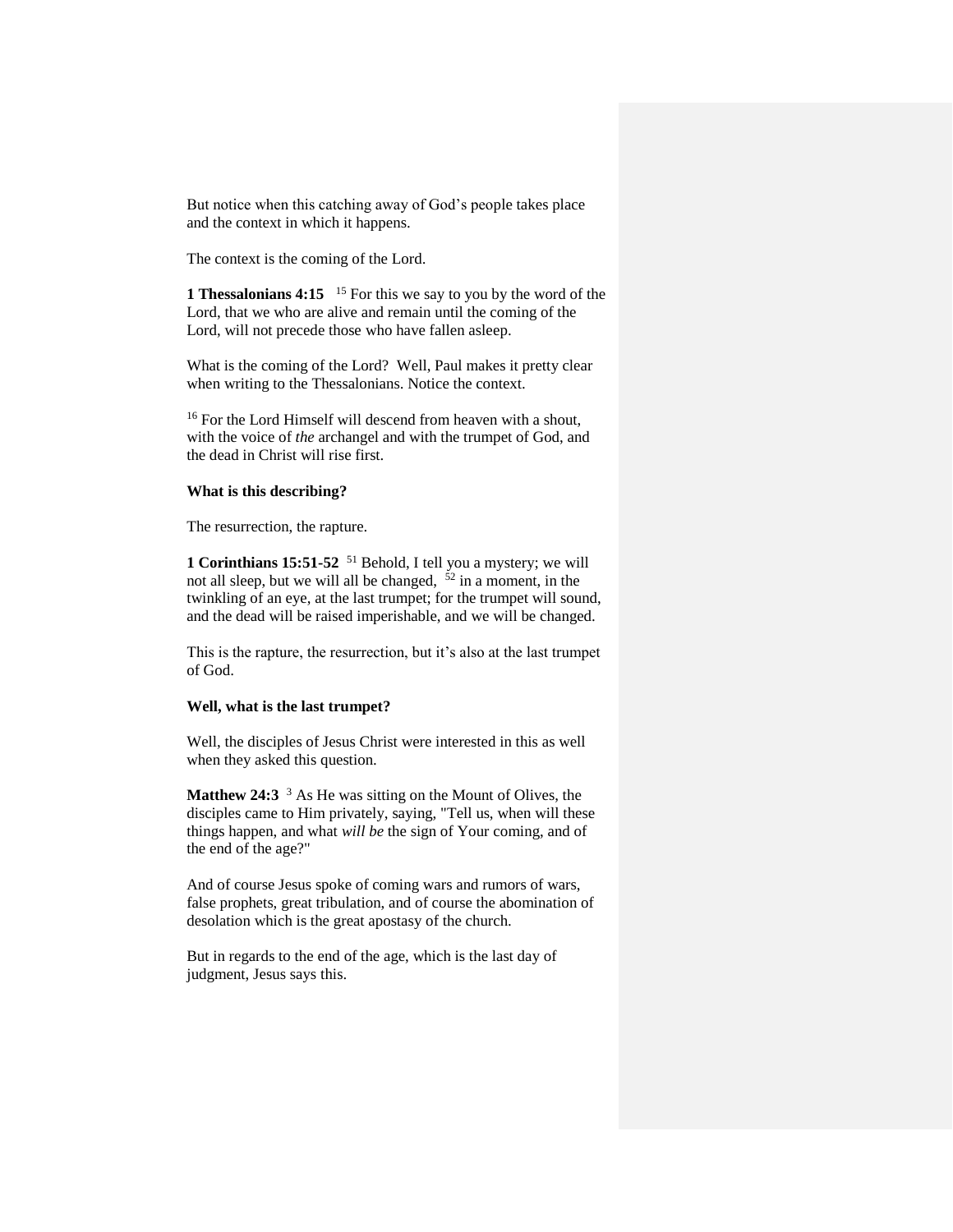Matthew 24:29-31 <sup>29</sup> "But immediately after the tribulation of those days THE SUN WILL BE DARKENED, AND THE MOON WILL NOT GIVE ITS LIGHT, AND THE STARS WILL FALL from the sky, and the powers of the heavens will be shaken.  $30$ "And then the sign of the Son of Man will appear in the sky, and then all the tribes of the earth will mourn, and they will see the SON OF MAN COMING ON THE CLOUDS OF THE SKY with power and great glory. <sup>31</sup> "And He will send forth His angels with A GREAT TRUMPET and THEY WILL GATHER TOGETHER His elect from the four winds, from one end of the sky to the other.

And so, as to the last trumpet that Paul spoke about in relation to the resurrection and the rapture it is the same last trumpet, or as Jesus calls it, the Great Trumpet where He comes to judge and to gather the elect from the four winds.

Paul speaks of this same event when addressing the Thessalonians.

**2 Thessalonians 1:6-10** <sup>6</sup> For after all it is *only* just for God to repay with affliction those who afflict you, <sup>7</sup> and *to give* relief to you who are afflicted and to us as well when the Lord Jesus will be revealed from heaven with His mighty angels in flaming fire,  $8$ dealing out retribution to those who do not know God and to those who do not obey the gospel of our Lord Jesus. <sup>9</sup> These will pay the penalty of eternal destruction, away from the presence of the Lord and from the glory of His power,  $^{10}$  when He comes to be glorified in His saints on that day, and to be marveled at among all who have believed-- for our testimony to you was believed.

Two things are happening here on that last day. Jesus is revealed from heaven with His mighty angels in flaming fire, which is the language of judgment, as He deals out retribution to those who rejected the gospel. This is the Great White throne judgment.

**Revelation 20:11-15** <sup>11</sup> Then I saw a great white throne and Him who sat upon it, from whose presence earth and heaven fled away, and no place was found for them. <sup>12</sup> And I saw the dead, the great and the small, standing before the throne, and books were opened; and another book was opened, which is *the book* of life; and the dead were judged from the things which were written in the books, according to their deeds. <sup>13</sup> And the sea gave up the dead which were in it, and death and Hades gave up the dead which were in them; and they were judged, every one *of them* according to their deeds. <sup>14</sup> Then death and Hades were thrown into the lake of fire. This is the second death, the lake of fire. <sup>15</sup> And if anyone's name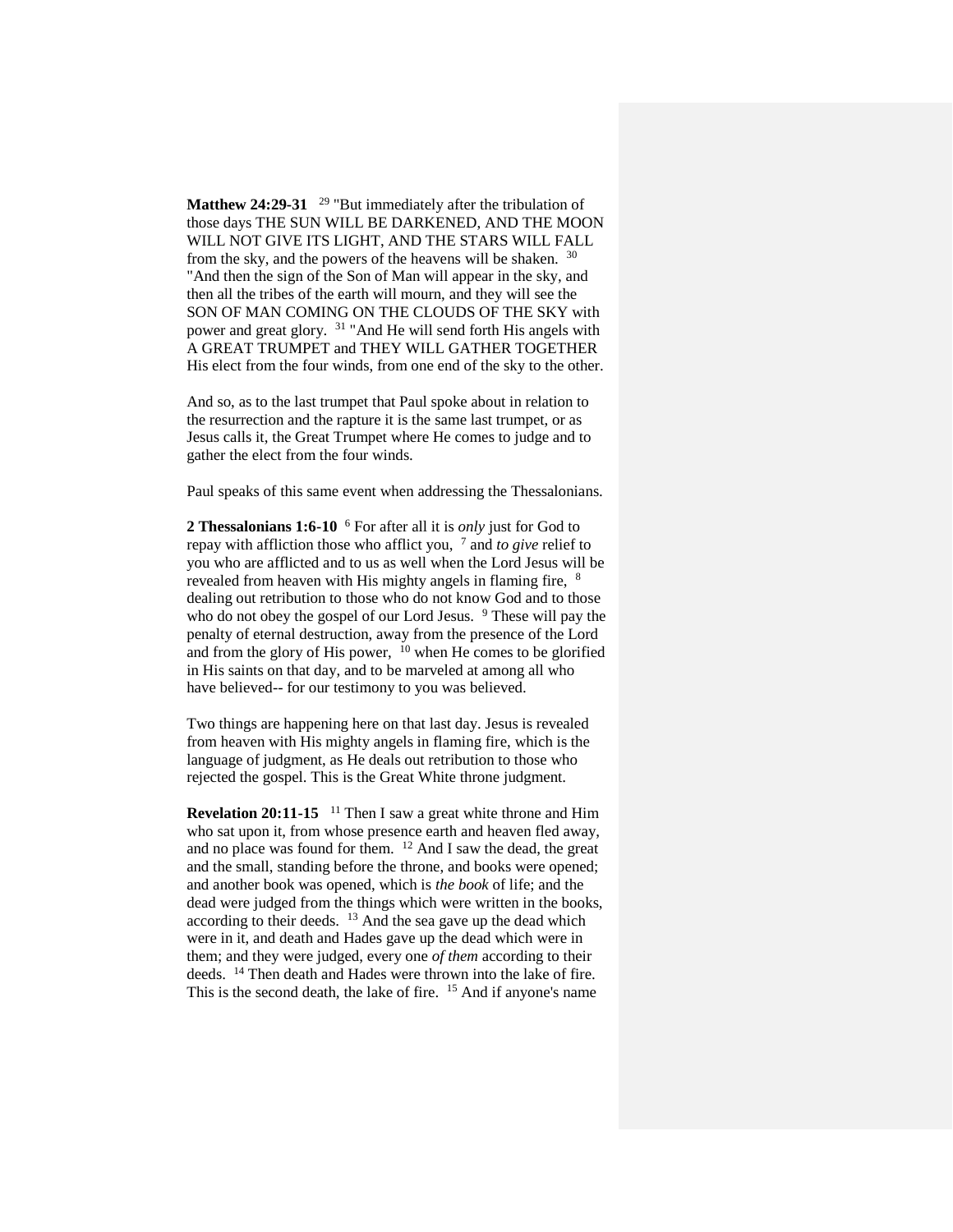was not found written in the book of life, he was thrown into the lake of fire.

But there's a second thing that is being described on this last day by Paul to the Thessalonians that happens on this same day of Great judgment.

2 **Thessalonians 1:9-10** <sup>9</sup> These will pay the penalty of eternal destruction, away from the presence of the Lord and from the glory of His power,  $10$  when He comes to be glorified in His saints on that day, and to be marveled at among all who have believed-- for our testimony to you was believed.

So, the same day of final judgment on the unbelieving world, known as the Great White Throne Judgment, which occurs at the Great Trumpet or Last Trumpet, is also the same day in which Jesus comes to be glorified in His saints which is when the final trumpet is sounded and the dead in Christ rise from the dead and we who remain will be changed in the twinkling of an eye.

But there's a third thing that happens on that same day. So, now you have the final trumpet of judgment on the unbelieving world, you have the resurrection of the just and the unjust and you also have the destruction of this present world.

2 Peter 3:7-10 <sup>7</sup> But by His word the present heavens and earth are being reserved for fire, kept for the day of judgment and destruction of ungodly men. <sup>8</sup> But do not let this one *fact* escape your notice, beloved, that with the Lord one day is like a thousand years, and a thousand years like one day. <sup>9</sup> The Lord is not slow about His promise, as some count slowness, but is patient toward you, not wishing for any to perish but for all to come to repentance. <sup>10</sup> But the day of the Lord will come like a thief, in which the heavens will pass away with a roar and the elements will be destroyed with intense heat, and the earth and its works will be burned up.

We're not done yet, there's a fourth thing that happens on this same day.

2 Peter 3:11-14<sup>11</sup> Since all these things are to be destroyed in this way, what sort of people ought you to be in holy conduct and godliness, <sup>12</sup> looking for and hastening the coming of the day of God, because of which the heavens will be destroyed by burning, and the elements will melt with intense heat! <sup>13</sup> But according to His promise we are looking for new heavens and a new earth, in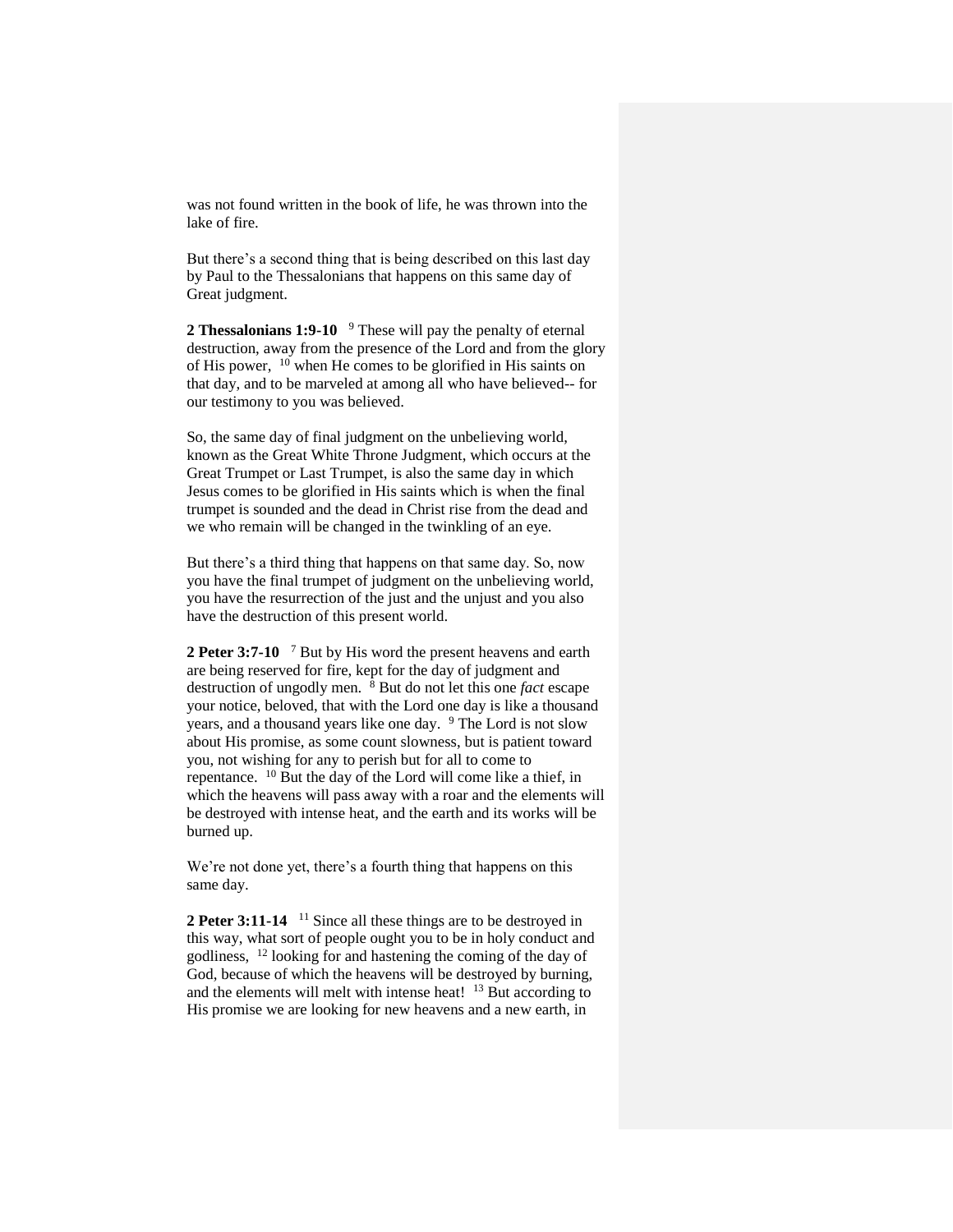which righteousness dwells. <sup>14</sup> Therefore, beloved, since you look for these things, be diligent to be found by Him in peace, spotless and blameless,

There's obviously a lot happening on that day, but it's a day we need not fear because it's the day we come back home to be with the Lord forever on a new earth with new heavens. But the point I was making is that we, like Hezekiah, can trust in a God we have not seen because this God has not kept us in the dark about who He is and how He has proved that He is a God who created and saves a people for Himself, and the best way in which He proves this is what is written in Acts.

NAU **Acts 17:31** because He has fixed a day in which He will judge the world in righteousness through a Man whom He has appointed, *having furnished proof to all men by raising Him from the dead*."

This is the reason that though the enemy comes against us it is not something we should fear but it is a reason to trust in God who delivers us from the enemy and who will ultimately deliver us from this world of sin and curse. And He did it at the cross and His ultimate victory over death and the grave as He gives us that victory through Christ's resurrection.

I was hoping to get a little further with our text today, but I thought it would be helpful to consider why God's people trust God. This is not some blind faith we employ, but a faith in the works of our Creator who has revealed Himself to the world in His creation and through the prophets and apostles and in these last days in His Son Jesus Christ who will come on the last day to settle the matter once and for all.

Everything is moving toward that last day that appears to be a very busy day. But it's a day that though filled with the signs of the coming of the Son of Man will also be a day not unlike the days of Noah when people were marrying and giving in marriage and carrying on their normal lives. It will be a day we're told where the world will not be expecting the coming of the Lord.

Thus Christ comes like a thief in the night. But unfortunately for those who reject Christ and His gospel that day will be a day of judgment. For you and I it will be a day of great joy, great comfort, a day where we will be changed from the corruptible to the incorruptible in the resurrection, a day where our futures will be ensured in our Lord Jesus Christ and a day of witnessing the resurrection of a new world.